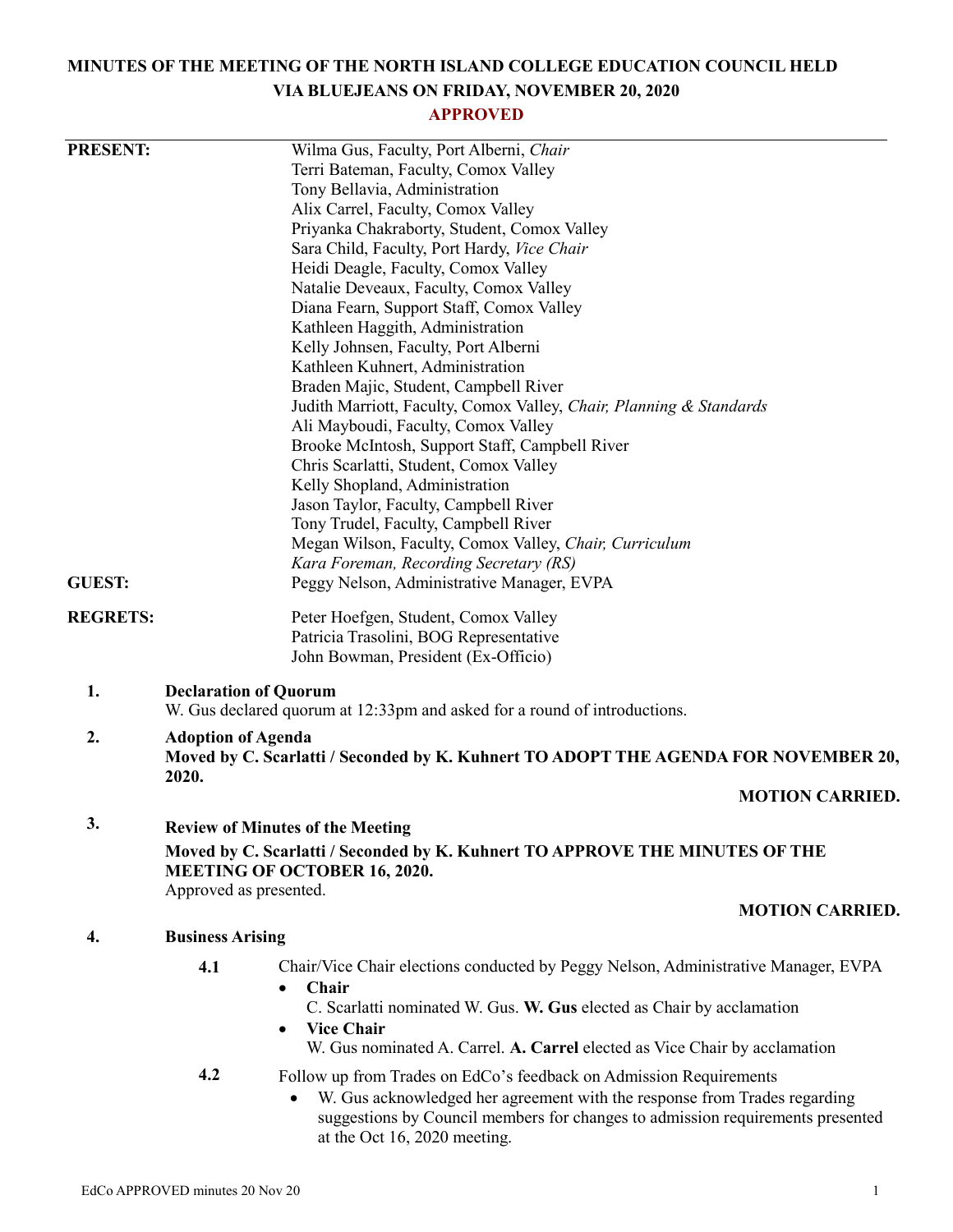She also noted that she and M. Wilson agreed to allow a change to implementation dates for new programs; Motor Sport and Power Equipment Technician Foundation, and Parts and Warehousing Person Foundation Certificate from Fall 2021 to Winter 2021 as funding has become available.

### **5. Committee Reports**

## **5.1 Education Council Chair Update**

W. Gus provided a verbal report of her activity since the previous meeting. There were no questions.

#### **5.2 Planning and Standards Committee**

J. Marriott reported that there was no meeting in October but there are two policies that the committee will be reviewing on November  $27<sup>th</sup>$ . There were no questions.

#### **5.3 Curriculum Committee**

Minutes of October 30, 2020

- M. Wilson reported that the committee is exploring new processes to increase the efficiency of the curriculum review process. She will be presenting a draft plan to SET next week and will provide an update to Curriculum Committee on Nov 27<sup>th</sup> and EdCo on Dec 11<sup>th</sup>. Some of these changes are being tested in November curriculum process.
- She asked council for feedback on providing the video recording of the Curriculum meetings to the proponents after the meeting. It was agreed that because EdCo is an open meeting, there should be no issue with sharing the Curriculum meeting recording.
- The Curriculum chair is now reviewing the agenda package before the meeting and triaging the important topics. It was agreed that because any committee member can raise other issues, there is no problem with continuing this process.

#### **Pro Photo**

#### **5.3.1 Omnibus Course Revisions – All Pro Photo courses**

**Moved by M. Wilson / Seconded by C. Scarlatti TO APPROVE THE COURSE REVISIONS.**

#### **EFFECTIVE/START DATE: FA 2021 No Revisions**

#### **MOTION CARRIED.**

#### **Engineering**

#### *Items 5.3.2 & 5.3.3 were taken together.*

- **5.3.2 Program Revision – Engineering Foundations Certificate**
- **5.3.3 New Course – CPS 102 Computer Programming with C++**

**Moved by M. Wilson / Seconded by C. Scarlatti TO APPROVE THE PROGRAM REVISION AND NEW COURSE.**

**EFFECTIVE/START DATE: FA 2021 Issues raised:**

#### **5.3.3 New Course CPS 102**

#### *Student Evaluation*

- Concern that 49% is high stakes. It was noted that this is an average of all exams.
- Over-reliance on invigilated exams. The proponent responded that this is an ongoing discussion at articulation meetings but still a requirement for receiving institutions. It was noted that there are related items on the Curriculum agenda for Nov  $27<sup>th</sup>$  and these

issues will be discussed.

#### *Prerequisites*

Remove ENG 060. It was noted that the expectation is that the new Curriculog system will handle these issues.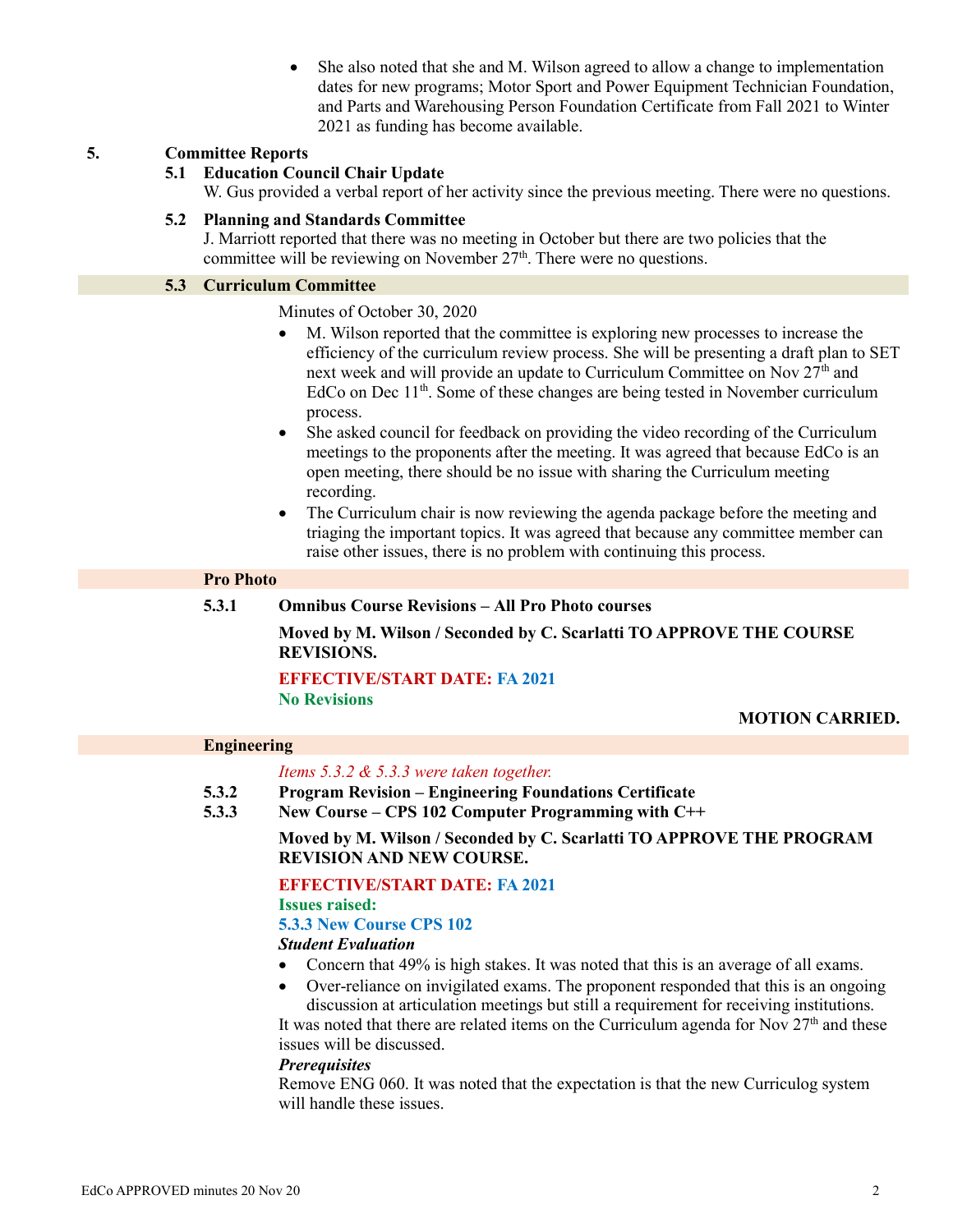#### **5.3.2 Program Revision – Engineering Foundations Certificate**

#### *Course Requirements*

CPS 101 and 102 are required courses and CPS 100 is being removed. But CPS 100 is a prerequisite for CPS 101.

Due to these issues, it was agreed that these items be returned to the proponent and included with related items on the Curriculum Committee agenda on Nov  $27<sup>th</sup>$ .

#### **MOTION TABLED.**

#### **Employment Transition**

#### *Items 5.3.4 & 5.3.19 were taken together.*

- **5.3.4 Program Revision – Employment Transition**
- **5.3.5 Course Revision – AED 010 Intro to Career Exploration and Assessment**
- **5.3.6 Course Revision – AED 011 Intro to Workplace Communications**
- **5.3.7 Course Revision – AED 012 Intro to Goal Planning & Personal Development**
- **5.3.8 Course Revision – AED 013 Understanding Employment Fundamentals**
- **5.3.9 Course Revision – AED 014 Intro to Job Search, Interviewing & Workplace Expectations**
- **5.3.10 Course Revision – AED 016 Intro to Workplace Safety and Health Promotion**
- **5.3.11 Course Revision – AED 017 Work Experience**
- **5.3.12 Course Revision – AED 020 Career Exploration and Assessment**
- **5.3.13 Course Revision – AED 021 Workplace Communications**
- **5.3.14 Course Revision – AED 022 Goal Planning and Personal Development**
- **5.3.15 Course Revision – AED 023 Understanding Employment**
- **5.3.16 Course Revision – AED 024 Work Search and Interview Skills**
- **5.3.17 Course Revision – AED 025 Workplace Expectations**
- **5.3.18 Course Revision – AED 026 Health Promotion**
- **5.3.19 Course Revision – AED 027 Workplace Safety**

**Moved by M. Wilson / Seconded by C. Scarlatti TO APPROVE THE PROGRAM AND COURSE REVISIONS WITH AMENDMENT AS NOTED BELOW.**

**EFFECTIVE/START DATE: FA 2021 Requested Revisions (RS): 5.3.13 AED 021**

*Student Evaluation*

*Change "Fall" to "Fail"*

#### **MOTION CARRIED.**

### **Digital Design + Development**

*Items 5.3.20 & 5.3.32 were taken together.*

- **5.3.20 New Course DGL 105 Digital Graphics**
- **5.3.21 New Course DGL 233 Advanced WordPress Development**
- **5.3.22 Omnibus Program Revisions – All Digital Development programs**
- **5.3.23 Omnibus Program Revisions – All Digital Design programs**
- **5.3.24 Program Revision – Advanced Digital Design and Development Diploma**
- **5.3.25 Program Revision – Communication Design Diploma**
- **5.3.26 Program Revision – Mobile Application Development Certificate**
- **5.3.27 Program Revision – Web and Mobile App Development Diploma**
- **5.3.28 Course Revision – DGL 111 User Experience and Interface Design**
- **5.3.29 Course Revision – DGL 112 Typography**
- **5.3.30 Course Revision – DGL 203 Advanced CSS**
- **5.3.31 Course Revision – DGL 211 Project Management for Digital Communications**
- **5.3.32 Course Revision – DGL 223 Content Management Systems**

**Moved by M. Wilson / Seconded by C. Scarlatti TO APPROVE THE NEW COURSES AND PROGRAM AND COURSE REVISIONS WITH AMENDMENTS AS NOTED BELOW.**